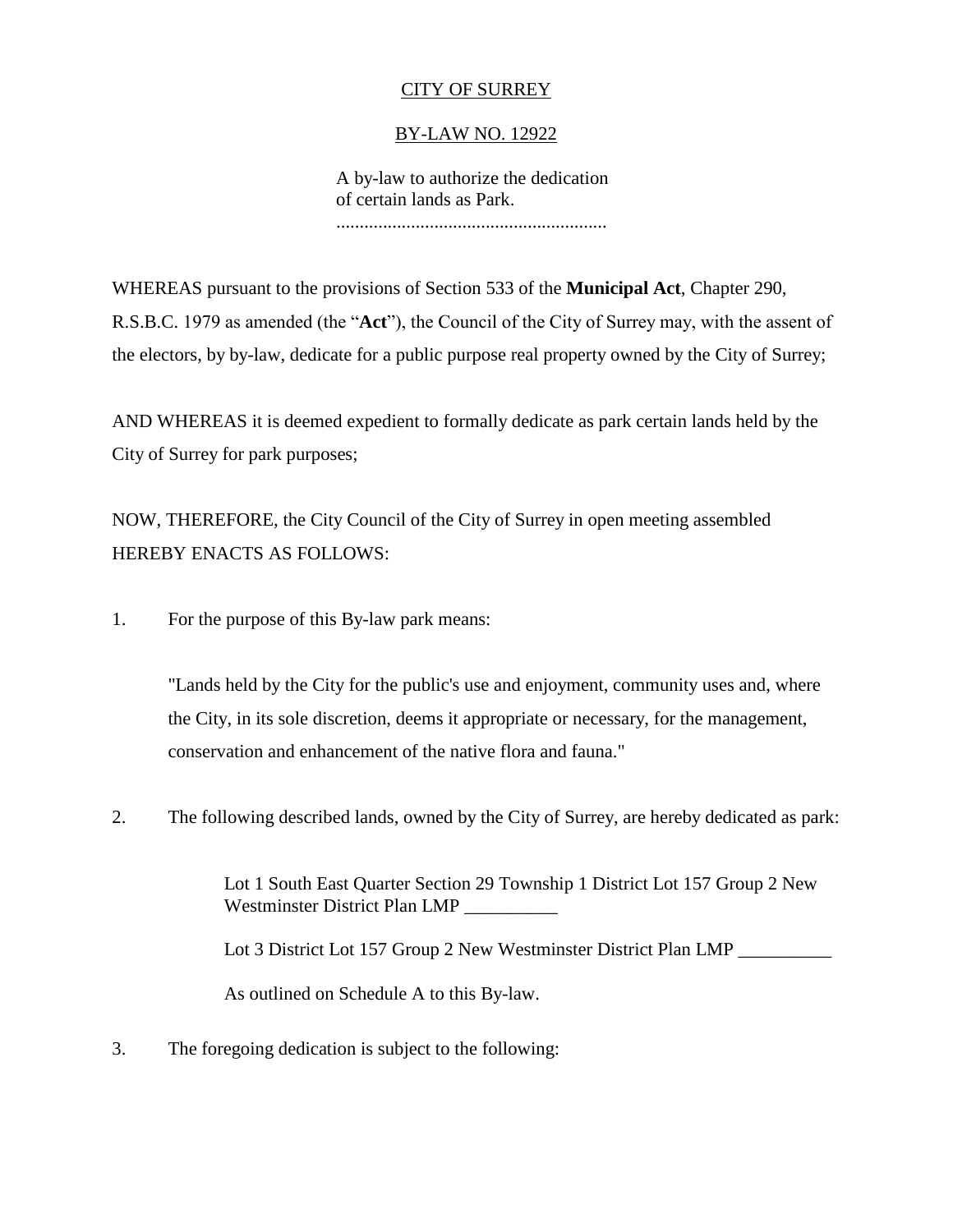- (a) This dedication will permit forest management, the construction of walking trails, picnic areas and washrooms, and parking areas to accommodate those individuals using the hereinbefore described lands.
- (b) This dedication will also permit additional recreational uses within the existing active recreational use area on the hereinbefore described lands. Active recreational uses will include, but not be limited to, parking, washrooms, a picnic area, pathways along the dyke, public events and other recreational activities in accordance with the Elgin Heritage Park Master Plan approved by Council.
- (c) The City of Surrey maintains its right to enter upon and to have free and uninterrupted access to the hereinbefore described lands for the purpose of installing, repairing, clearing and maintaining any public utilities, public works, road dedications and road widenings now or hereafter installed upon any of the hereinbefore described lands.
- (d) The City of Surrey specifically maintains the right to enter into a restrictive covenant in favour of the Ministry of Environment for the restoration of the former Chantrell Creek bed and for the creation of new fish habitat on the hereinbefore described lands in accordance with the Elgin Heritage Park Master Plan approved by Council.
- 4. In accordance with the requirements of the British Columbia Ministry of Environment and other applicable regulatory agencies, the City of Surrey reserves the right to enter the hereinbefore described lands to undertake works required for the maintenance of existing drainage and infiltration facilities or to enhance fishery and aquatic habitat. These works include, but are not limited to, the select removal of trees and vegetation in accordance with the City of Surrey's Tree Preservation By-law, placing of erosion protection and the planting of vegetation.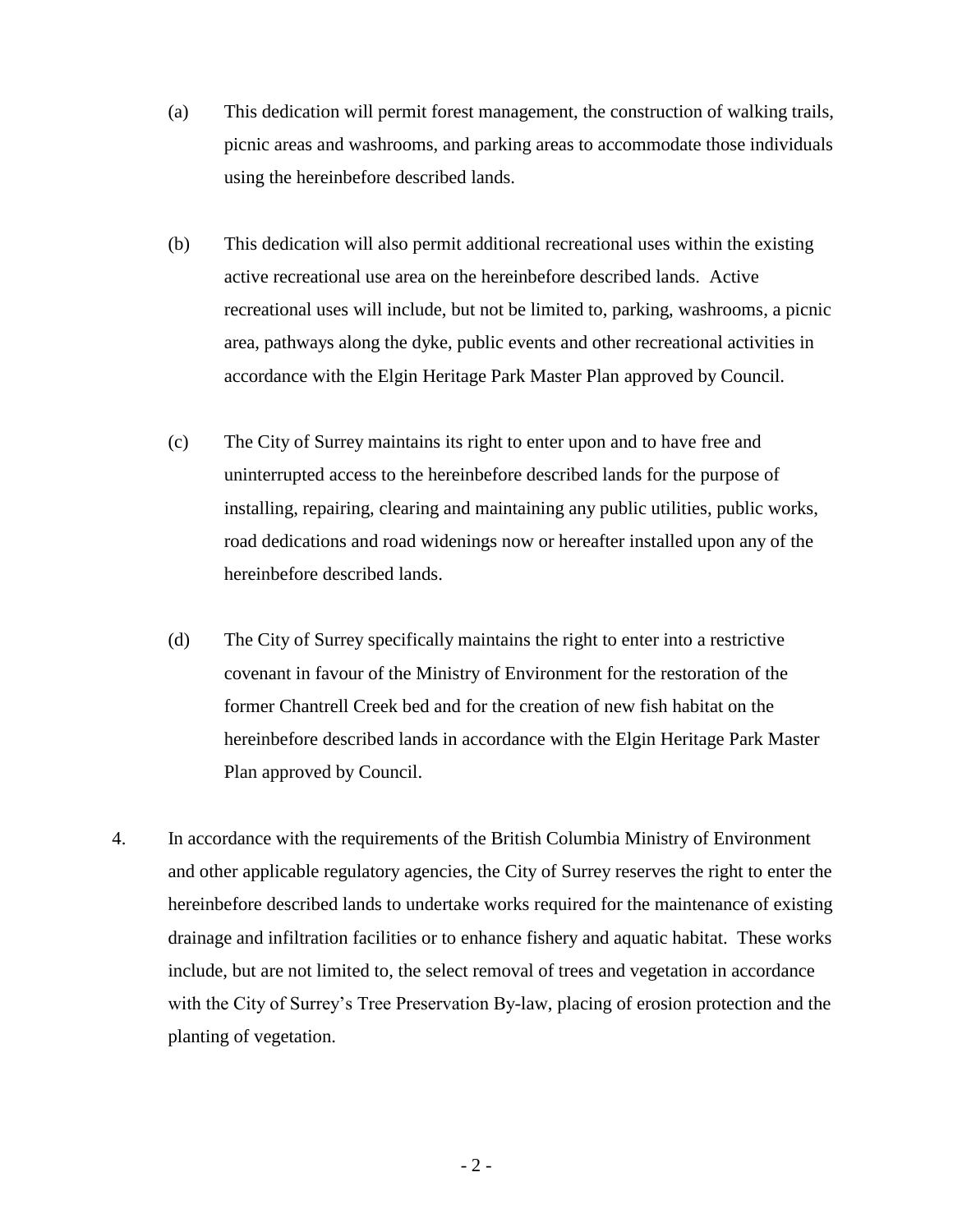- 5. The Mayor and Clerk are hereby authorized and empowered to sign any documents required by and to do any acts necessary and incidental to the carrying out of this By-law.
- 6. This By-law may be cited as "Elgin Heritage Park Dedication By-law, 1996, No. 12922."

PASSED THREE READINGS on the 23rd day of September, 1996.

RECEIVED the assent of the electors on the 16th day of November, 1996.

RECONSIDERED AND FINALLY ADOPTED, signed by the Mayor and Clerk, and sealed with the Corporate Seal on the 25th day of November, 1996.

MAYOR

CLERK

h:\by-laws\adopted bylaws\1996\clk12922.doc